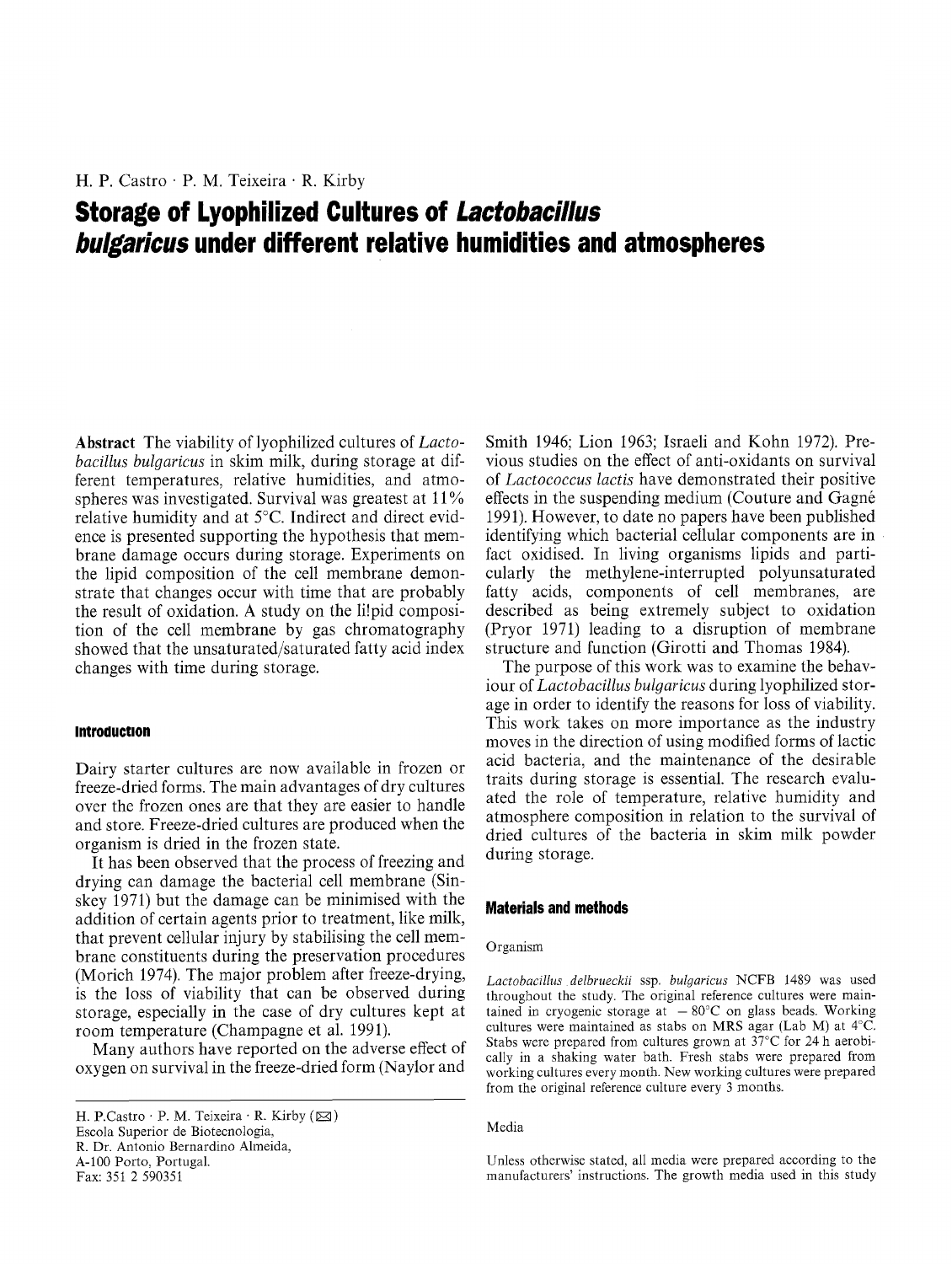were Man Rogosa and Sharpe broth (De Man et al. 1964) (MRS) and MRS agar from Lab M.

The diluent phosphate buffer was prepared by mixing  $0.01 \text{ mol}/1$  $K_2HPO_4$  (Merck, Frankfurt, Germany) and 0.01 mol/1 KH<sub>2</sub>PO<sub>4</sub> (Merck), dissolving both in a solution of 0.15 mol/1 NaC1 (Merck), adjusting the pH to 7.0  $\pm$  0.1 and sterilizing.

#### Culture preparation

To ensure culture homogeneity between experiments and to model industrial protocols the following procedure was used. Samples of 10 mi of MRS broth were inoculated from the MRS/agar stabs and incubated for 24 h at 37°C, with gentle shaking. This first broth was subsequently subcultured into a second MRS broth (1%,  $v/v$ ) and incubated as before. This broth was then used to inoculate 11 of a third MRS broth (1%,  $v/v$ ). The cultures were incubated at 37°C for 16 h and agitated using magnetic stirrer bars to produce earlystationary-phase cells. Cells were harvested by centrifugation at  $16000q$  at  $4^{\circ}$ C and washed twice with cold phosphate buffer (pH 7.0) before suspension in skim milk (Lab M) (11%,  $w/v$ ) at a concentration of approximately 109 cells/ml for lyophilization.

## Lyophilization

Samples were first frozen at  $-80^{\circ}$ C in a deep-freeze and then desiccated under vacuum (6.7 Pa) in the freeze-drier (Martin Christ Alpha  $1-4$ ) for 24 h.

# Effect of relative humidity

After freeze-drying, samples were equilibrated in hermetically-sealed flasks containing saturated salt solutions of lithium chloride, potassium acetate, magnesium chloride or sodium chloride giving equilibrium relative humidities (RH<sub>eq</sub>) of 11%, 23%, 33% and 75% respectively. Saturated solutions of sodium bromide provided a RHeq of 63% or 59% depending on the temperature. Relative humidity of 0% was achieved by equilibrating over phosphorus pentoxide. Flasks were held at either 20 °C or 5 °C during the study. Samples were removed at intervals for counting.

#### Effect of atmosphere

After freeze-drying, samples were introduced into hermeticallysealed jars over phosphorus pentoxide (RH $_{eq}$  0%). The jars were flushed twice with nitrogen or oxygen, evacuated again and sealed under nitrogen or oxygen at 20 °C. Samples were taken at intervals and the above procedure repeated.

## Enumeration

Prior to plating, samples were rehydrated with sterile distilled water at room temperature (20°C) and immediately agitated. Viability was determined immediately after freeze-drying and at intervals during storage, on solid media by the Miles and Misra technique (1936). Plates were incubated at 37°C for 48 h before counting.

# Detection of injured organisms

Selective media for the detection of sublethally injured organisms were as follows: MRS agar plus NaC1 (6.25 mg/ml), MRS agar plus chloramphenicol (0.313  $\mu$ g/ml), and MRS agar plus pyronin Y (5)  $\mu$ g/ml). Each agent was made up fresh and sterilized by filtration (membrane filter pore size  $0.22 \mu m$ ). Each selective agent was used at the minimum inhibitory concentration previously determined. MRS agar was prepared as above, sterilized and cooled to 50°C before selective agents were added prior to distribution into petri dishes.

#### Analysis of data

Data were analysed by standard analysis of variance using the StatView SE and Graphics (Abacus Concepts Inc., Berkeley, Calif.) packages. Unless otherwise noted, significance is expressed at a probability  $(P)$  of 0.05, or less.

#### Lipid composition

During storage at different water activities, membrane lipids were analysed by gas-liquid chromatography by the method of Rozès et al. (1993). Methanolysis of cell materials was carried out with sodium methoxide (1 M) in methanol. Fatty acid methyl esters were extracted with hexane, and their retention times were compared with known standards obtained from Sigma. The total peak areas of the main fatty acids present: cyclopropane, palmitoleic, stearic, palmitic and oleic acids, were used to determine the relative percentage of each fatty acid present, and for calculation of the ratio of unsaturated to saturated fatty acids.

### **Results**

The survival curves of freeze-dried *L. bulgaricus* stored at various relative humidities are shown in Figs. 1, 2 at  $5^{\circ}$ C and Fig. 3 at 20 $^{\circ}$ C.

Higher survival rates with time were found upon storage of lyophilized cultures under refrigeration. At both temperatures survival was strongly dependent on the relative humidity at which samples were stored. At 20 °C the greatest decrease in the number of viable cells was found in the sample stored at 59%  $RH_{eq}$  and the smallest decrease in those samples stored at 11% and 23% of  $RH_{eq}$ . Although the loss in viability observed at 5°C was less than at 20°C for all relative humidities



Fig. 1 Survival (cfu/ml) of freeze-dried *L. bulgaricus* at 5°C as a function of relative humidity:  $\circ$  0%,  $\bullet$  11%,  $\Box$  33%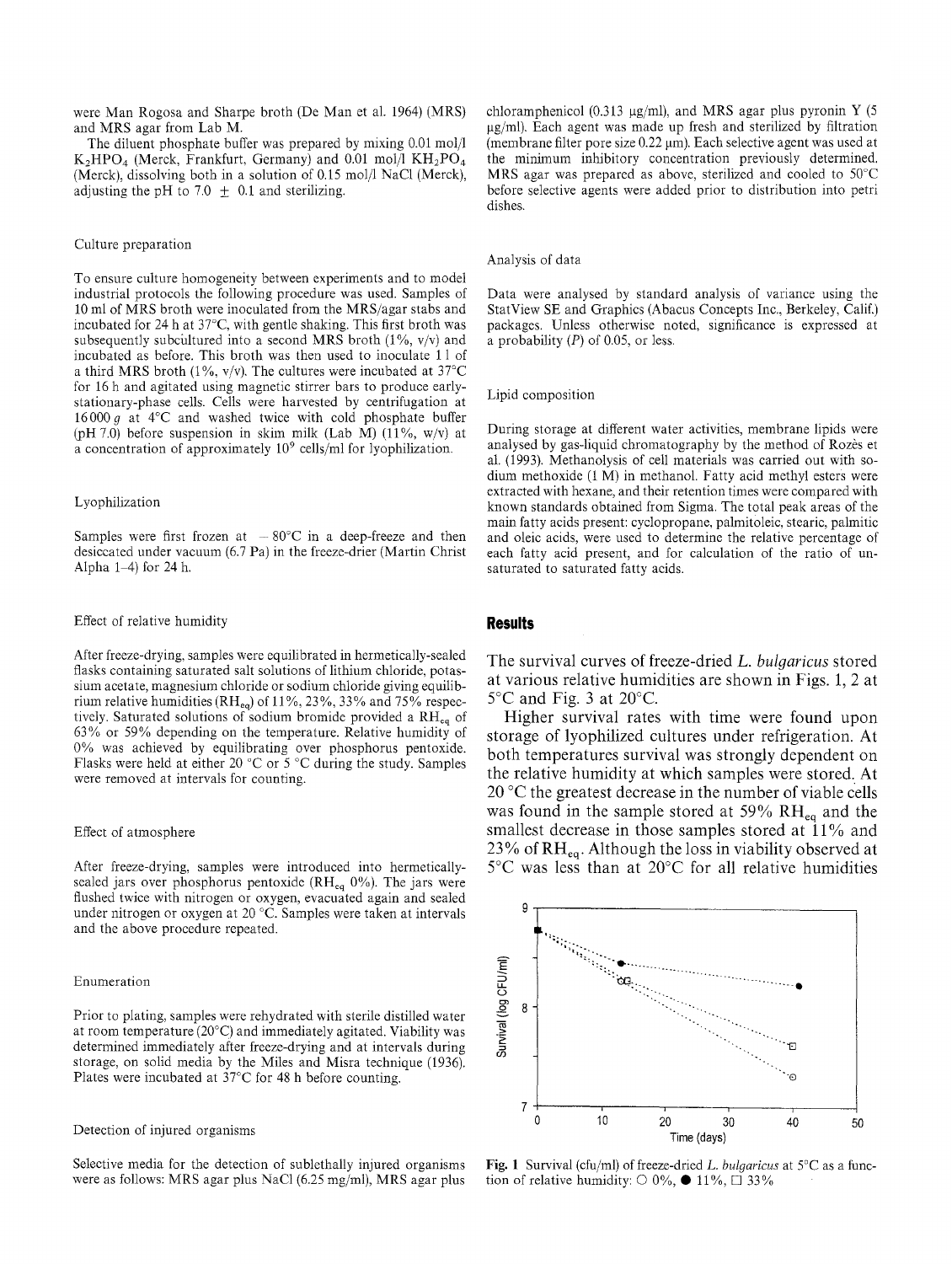

Fig. 2 Survival (cfu/ml) of freeze-dried L. bulgaricus at  $5^{\circ}$ C as a function of relative humidity:  $\Box$  23%,  $\triangle$  63%,  $\triangle$  75%



**Fig. 3** Survival of freeze-dried L. bulgaricus at  $20^{\circ}$ C as a function of relative humidity:  $\bigcirc$  0%,  $\bullet$  11%,  $\Box$  23%, ■ 33%,  $\triangle$  59%

studied, the effect of relative humidity on survival remained similar. A relative humidity of about 11% is considered best to maintain viability during storage. It can also be seen that the viability of cells decreased rapidly at the initial period of storage, while they were fairly stable in the subsequent prolonged period at low and intermediate relative humidities.

The effect of incorporating chemical markers of cell damage in the recovery media of stored cells is presented in Tables 1, 2. Storage at 59%  $RH_{eq}$  resulted in rapid loss of viability with no survivors being detected after 12 days in both experiments. At the concentration used, salt was shown to be inhibitory to cells immediately following drying. At 0, 11% and 33%  $RH_{eq}$  the negative effect of the salt increased with time. Furthermore the inhibitory effect was greater at higher  $RH_{eq}$ . Pyronin Y showed no effect on recovery either immediately after drying or during storage. Recovery media incorporating chloramphenicol showed no effect for all relative humidities tested ( $P > 0.05$ ) (data not shown).

The effect of different gases during storage is presented in Fig. 4 for 0% relative humidity. An increased oxygen concentration caused an acceleration in cell death. Furthermore, replacement of air with nitrogen. improved cell survival.

Changes in the unsaturated/saturated fatty acid index and cell viability are shown in Fig. 5 (0%  $\rm RH_{eq}$ ) and Fig. 6 (11%  $RH_{eq}$ ). Results show that, as cell viabilities decreased, the ratio of unsaturated to saturated fatty acids decreased.

The effect of  $RH_{eq}$  on the fatty acid profile is shown in Fig. 7. Results show that at high relative humidities lipid oxidation occurs more rapidly.

| Time<br>(days) | Survival $\lceil \log(no.$ surviving cells)/cfu ml <sup>-1</sup> ] |          |                  |                                                             |                  |                          |                  |          |  |  |
|----------------|--------------------------------------------------------------------|----------|------------------|-------------------------------------------------------------|------------------|--------------------------|------------------|----------|--|--|
|                | $RH_{eq}=0$                                                        |          | $RH_{eq} = 11\%$ |                                                             | $RH_{eq} = 33\%$ |                          | $RH_{eq} = 59\%$ |          |  |  |
|                |                                                                    |          |                  | MRS MRS + NaCl MRS MRS + NaCl MRS MRS + NaCl MRS MRS + NaCl |                  |                          |                  |          |  |  |
| $\theta$       | 9.0                                                                | 8.2      | 9.0              | 82                                                          | 9.0              | 8.2                      | 9.0              | 8.2      |  |  |
| 12             | 8.5                                                                | 7.7      | 8.6              | 7.3                                                         | 8.3              | 6.9                      | $^{0}$           | $\theta$ |  |  |
| 30             | 8.4                                                                | 7.3      | 8.3              | 7.4                                                         | 6.9              | 5.4                      |                  |          |  |  |
| 97             | 6.8                                                                | 5.1      | 7.9              | 5.9                                                         | 4.6              | $\theta$                 |                  |          |  |  |
| 132            | 6.4                                                                | $\Omega$ | 7.5              | $\Omega$                                                    | 3.1              | $\overline{\phantom{0}}$ |                  |          |  |  |
| <b>SEM</b>     |                                                                    | 0.11     |                  | 0.14                                                        |                  | 0.10                     |                  |          |  |  |

| Table 2 Effect on survival of        |
|--------------------------------------|
| freeze-dried L. bulgaricus of the    |
| incorporation of pyronin             |
| $Y P_v Y$ (5 µ g/ml) in the recovery |
| medium.                              |

Table 1 Survival of freeze-dried L. bulgaricus dried at 0, 11%, 33% and 59% equilibrium relative humidity  $(RH_{eq})$ determined on MRS agar and MRS agar with  $6.25$  mg/ml sodium chloride in the recovery medium (MRS agar Man Rogosa Sharpe agar)

| Time<br>(days) | Survival $\lceil \log(\text{no. surviving cells}) / \text{cfu} \,\text{m} \rceil^{-1}$ ] |                  |                |                  |                        |                  |                  |                  |  |  |
|----------------|------------------------------------------------------------------------------------------|------------------|----------------|------------------|------------------------|------------------|------------------|------------------|--|--|
|                | $RH_{eq}=0$                                                                              |                  | $RH_{eq}=11\%$ |                  | ÷έ<br>$RH_{eq} = 33\%$ |                  | $RH_{eq} = 59\%$ |                  |  |  |
|                |                                                                                          | MRS $MRS + P_vY$ |                | MRS $MRS + P_vY$ |                        | MRS $MRS + P_vY$ |                  | MRS $MRS + P_vY$ |  |  |
| 0              | 9.0                                                                                      | 8.9              | 9.0            | 8.9              | 9.0                    | 89               | 9.0              | 8.9              |  |  |
| 12             | 8.5                                                                                      | 8.5              | 8.6            | 8.5              | 8.3                    | 8.1              | 0                | $\Omega$         |  |  |
| 30             | 8.4                                                                                      | 8.3              | 8.3            | 8.3              | 6.9                    | 6.9              |                  |                  |  |  |
| 97             | 6.8                                                                                      | 6.5              | 7.9            | 7.8              | 4.6                    | 4.5              |                  |                  |  |  |
| 132            | 6.4                                                                                      | 6.0              | 7.5            | 7.3              | 3.1                    | $2.5^{\circ}$    |                  |                  |  |  |
| <b>SEM</b>     | $\overline{\phantom{a}}$                                                                 | 0.10             |                | 0.14             |                        | 0.15             |                  |                  |  |  |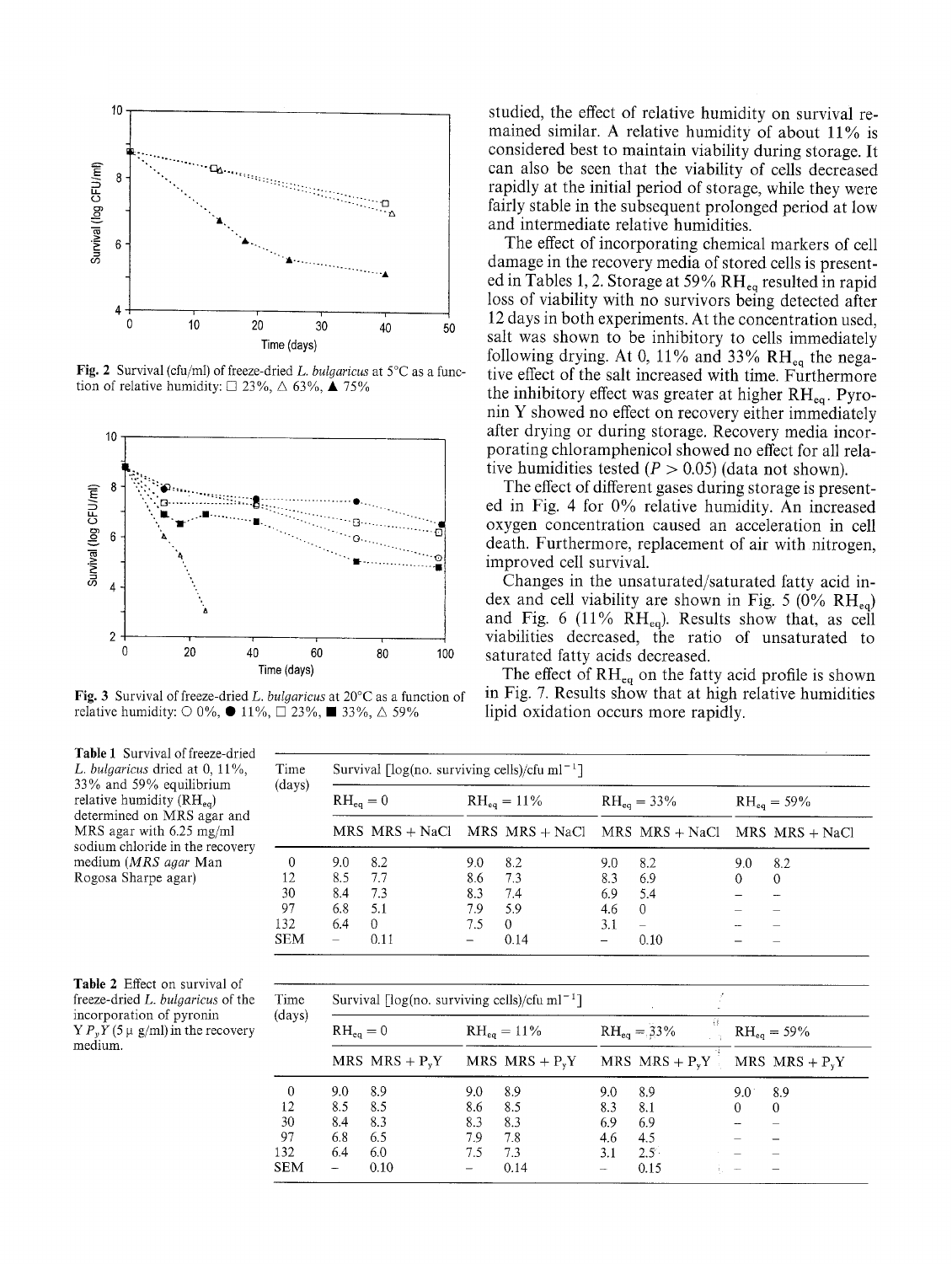

Fig. 4 Survival of freeze-dried L. bulgaricus at  $20^{\circ}$ C (0% relative humidity) as a function of the atmosphere:  $\bigcirc$  oxygen,  $\bullet$  nitrogen,  $\Box$  air



Fig. 5 Comparison of the survival of freeze-dried L. bulgaricus during storage at 0% relative humidity with the unsaturated/saturated (Uns/sat) index of the membrane fatty acids.  $\circ$  Log (no. surviving cells)/cfu ml<sup>-1</sup> ● unsaturated/saturated fatty acid index



Fig. 6 Comparison of the survival of freeze-dried L. bulgaricus during storage at 11% relative humidity with the unsaturated/saturated index of the membrane fatty acids.  $\bigcirc$  Log (no. surviving cells)/cfu  $\mathrm{m} \mathrm{l}^{-1}$   $\bullet$  unsaturated/saturated fatty acid index



Fig. 7 Variation of the unsaturated/saturated index of the membrane fatty acids during storage of freeze-dried L. bulgaricus at the following relative humidities (20°C):  $\bigcirc$  0%,  $\bullet$  11%,  $\bigcap$  59%

# **Discussion**

The purpose of this article was to study the influence of oxygen, humidity and temperature on survival of lyophilized cultures of L. bulgaricus in skim milk and, if possible, to determine a target site(s) responsible for cell death during storage.

The effect of temperature and humidity on bacterial survival are in agreement with previously published results for other microorganisms. The increased survival of lyophilized cultures of lactic acid bacteria at low temperatures has previously been reported by Foster (1962) and Clementi and Rossi (1984). This may be due to a reduction in the rate of fatty acid oxidation. Ishibashi et al. (1985) presented similar results to those reported here in relation to the effect of relative humidity on survival in the presence of air; optimal survival being shown in the intermediate moisture range. Results presented here with recovery in the presence of salt show membrane damage at 0,  $11\%$ ,  $33\%$  and  $59\%$ RH<sub>eq</sub> (Sogin and Ordal 1967). The effect, however, at lower RH<sub>eq</sub> values was delayed, occurring only after extended periods of storage. Pyronin Y and chloramphenicol showed no effect at any  $RH_{eq}$  values. These results with pyronin Y are not in agreement with those of some previous authors (Onishi et al. 1977; Asada et al. 1980) who reported DNA damage in bacterial cells as a result of desiccation. The non-linear nature of the curve showing the effect of relative humidity on survival (Fig. 3) can be explained by postulating that more than one mechanism of injury is involved. The reason for the accelerated rate of death at very low water activities could be explained by the damage caused upon the removal of structural water from important cell molecules (Scott 1958).

Results presented here show changes in the lipid composition of the cell membrane with time at different  $RH_{eq}$  values. The changes in the lipid profile at 0 and 11% relative humidity were very similar. The decrease